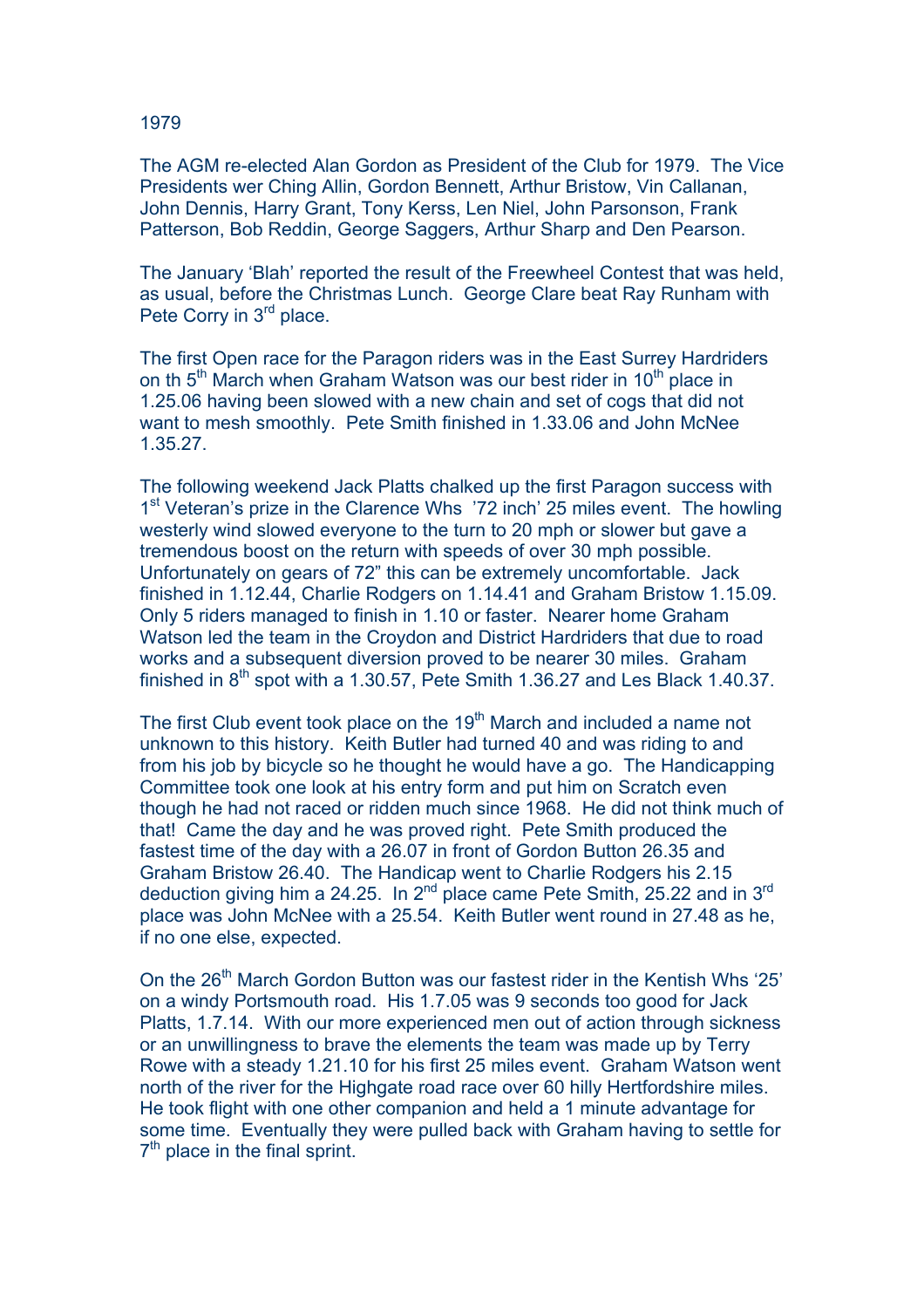The Jim Fox '25' was run on the  $1<sup>st</sup>$  April and had a surprise winner in Charlie Rodgers who put 8 seconds into Gordon Button with a 1.6.44 to 1.6.52. Back a little further was Pete Smith on 1.7.01. John McNee took the handicap with a 4 minutes allowance to bring him down to 1.4.40 and 4 seconds quicker than Charflike Rodgers. Dave Fneron produced a personal best of 1.20.05 to collect 3<sup>rd</sup> on handicap. Keith Butler also rode and found that 10 miles per day going to work and back was no substitute for hard training miles. He did not realise how 'hilly' the Portsmouth road really was. (No comment required!) He produced his slowest ever '25' time of 1.11.27.

At Easter the Paragon had a team in the West Kent RC '25' on Good Friday. Jack Platts was our quickest rider with a 1.4.58 and surprised himself by beating Graham Watson who had an 'off' day with his 1.5.04. Pete Smith came in with a personal best of 1.5.33 and so did Charlie Rodgers with his 1.6.07. Charlie and Pete went up to the 32nd Course to ride the Eagle Middlemarkers event on the Sunday. Pete excelled himself by producing a personal best by 3½ minutes to bring his time down to 1.1.58. This enabled him to take  $2<sup>nd</sup>$  place in the race and to win the Handicap as well. Charlie couldn't match all of this but did come in with his personal best of 1.5.09 to round of a great weekend for the pair of them.

Charlie Rodgers took in the 34<sup>th</sup> Nomads '25' on the following Saturday finishing in 1.6.48. In the De Laune event on the Sunday he slowed to a 1.7.20 whilst the fresher Jack Platts came in with a 1.5.56.

On the  $28<sup>th</sup>$  April the Club held a  $75<sup>th</sup>$  Anniversary ride from Crystal Palace to Epsom Downs and then on to Forge Tea Rooms at Headley to celebrate in comfort. President Alan Gordon provided an iced cake decorated in Green, Black and Gold. Seventeen assorted members including Past President Frank Burton, Vice Presidents Vin Callanan, Bob Reddin and Arthur Sharp attended the run.

Pete Smith's ride in the Eagle RC event backfired at the Dartford Whs 1.2.0 limit event. He was now faster than the limit so could only ride a private time trial. To add insult to injury his 1.5.52 on this hard course would have given him 4<sup>th</sup> place. Charlie Rodgers went back a little to 1.7.31 whilst Keith Butler improved on his comeback '25' by 3 minutes with a 1.8.28. Dave Feneron finished in 1.22.37.

On Saturday Pete Smith continued his run of improvements with a 24.35 in the Addiscombe event. Jack Platts also put up a personal best of 24.14 whilst Keith Butler recorded a 26.58 to reduce his best since he re-started his racing career. Then on the Sunday Pete Smith did his second fastest ever with a 1.3.00 in the Marlboro '25' but slowed to a 1.4.39 on the Monday in the Wandsworth & District '25'. Keith Bowman also returned to the fray with a 1.15. in the South Western '25'.

Graham Watson produced the fastest '25' of the year for the Paragon in the Becontree event with a 1.0.40 on Saturday afternoon. Pete Smith continued his progress with a personal best of 24.15 in the Catford '10'. The following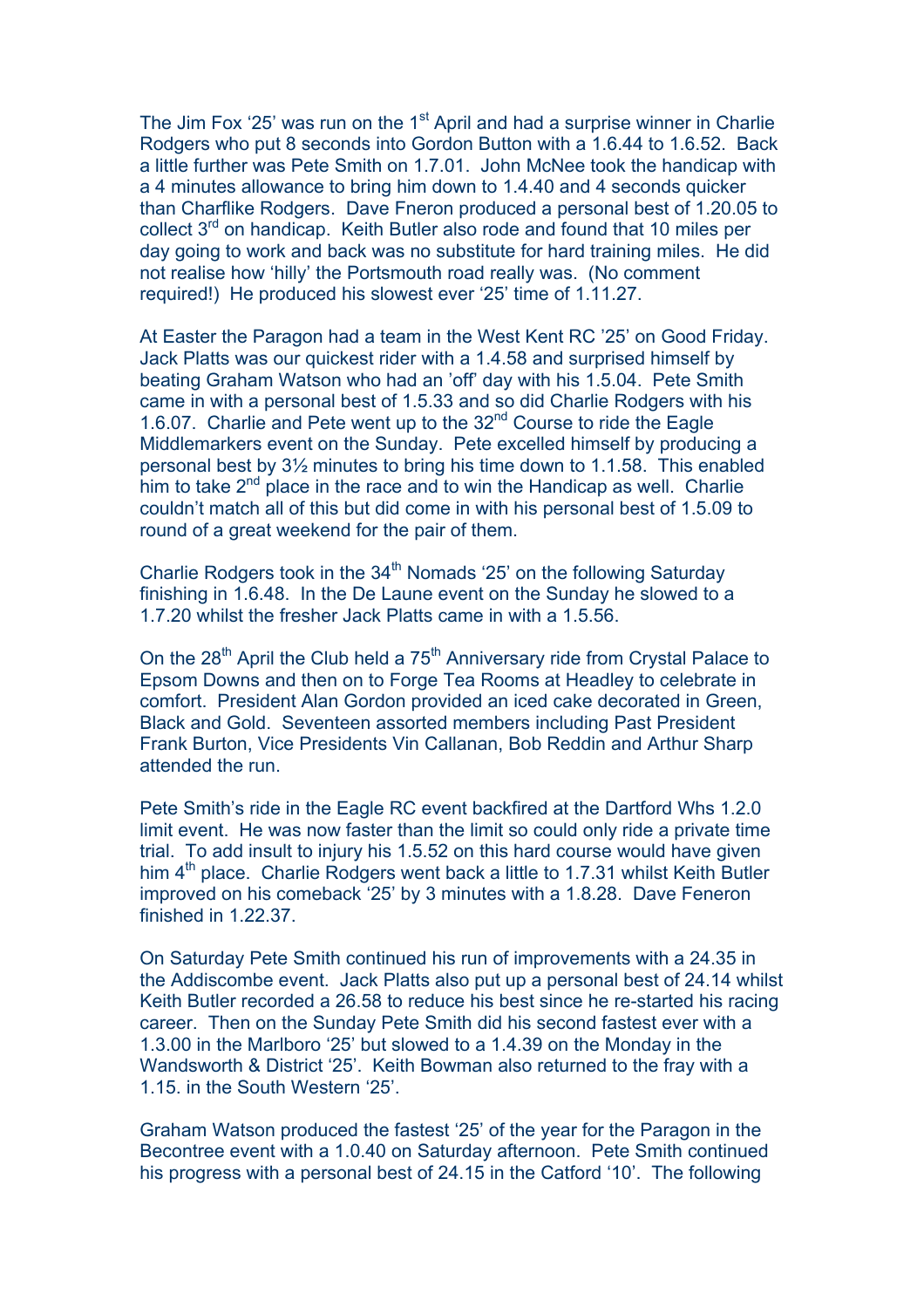day, 13<sup>th</sup> May, on a cold, mist shrouded Holmwood course Pete won the Club '25' with a 1.5.16 to Graham Watson's 1.6.04. Charlie Rodgers was  $3<sup>rd</sup>$  with a 1.9.03. The Handicap section was taken by Rick Tyson with an allowance of 6 minutes to take him down to 1.3.04, Pete Smith had two minutes to take him to a.1.3.16 and Keith Butler had seven to bring him down to 1.3.17. Pretty good handicapping!

The following Saturday we had a Club 10 miles event on the Portsmouth Road course. Jack Platts produced the fastest time of 24.44 whilst Charlie Rodgers did a personal best of 24.52 Rick Tyson came 3<sup>rd</sup> in 25.04 with Keith Butler continuing to improve on 25.08 in  $4<sup>th</sup>$  place. The handicap went to Keith Bowman with a net 22.36 from Keith Butler 22.38 and Charlie Rodgers 3<sup>rd</sup> with 22.52. Charlie Rodgers continued his good fortune on the Sunday May  $27<sup>th</sup>$  with a 2.20.57 in the Essex Roads '50'. He had to contend with driving rain but with a personal best and a 27 minutes handicap allowance he took 1<sup>st</sup> Handicap, 1<sup>st</sup> Veteran on handicap and 3<sup>rd</sup> Veteran on age standard. Jack Platts came  $7<sup>th</sup>$  in the Redhill '25' with a 1.4.49 that was also good enough to take the Veteran's prize. Graham Wqatson rode the SECA '25' and finished in 1.2.04. Eddie Wakow took part in the BCF SW London & Surrey Junior road race Championship and came  $10<sup>th</sup>$ .

The SCCU '50' had four Paragon finishers with Jack Platts putting up a personal best as our fastest man. He finished in 2.15.09. Charlie Rodgers also produced a personal best of 2.18.32 just beating Les Black's 2.18.44. Keith Butler, riding his first '50' since the mid 60s, did 2.19.54 and found a lot more hills than he remembered on the Worthing road.

Jack Platts also improved his '25' time in the VTTA (Kent) event with a 1.2.24. Charlie Rodgers clocked a 1.6.44. In a Croydon CDA '50' Jack was again fastest Paragon rider in 2.15.14. Following Jack were Charlie Rodgers, 2.18.53 and Charlie Shipwright who also did a personal best of 2.34.09 to win 1<sup>st</sup> handicap.

Graham Watson improved his season's best '25' in the Southend & County event with a 59.17 and followed this with a 1.17.41 in the Redmon '30'. Graham Bristow and Les Black took part in the Tandem section and they clocked a 1.8.53 for  $5<sup>th</sup>$  place. The previous week they did a 55.56 for  $2<sup>nd</sup>$ place in the Lea Valley Tandem '25' but the choice of a 112" fixed gear was a bit too lumpy for Surrey roads. Charlie Shipwright and Keith Bowman rode the Surrey Road '25' and both did their best rides of the year with 1.12.45 and 1.16.09 respectively.

Club Secretary Frank Payce-Dury shook everyone by entering, riding and finishing the National Championship 24 hours. His 322 miles looks rather down on Robin Buchan's record but considering Frank's lack of preparation and fitness it was a noteworthy ride. He finished in 31<sup>st</sup> position and was not last! Pete Smith returned to racing after dealing with a broken collarbone with a 1.3.00 in the Chelmer 1.1.0 limit '25'. Keith Butler continues to improve this time with a 1.6.25 in the South Eastern '25' on the Portsmouth Road. Graham Bristow and Les Black came 3<sup>rd</sup> in the Archer tandem '25' with a 55.48.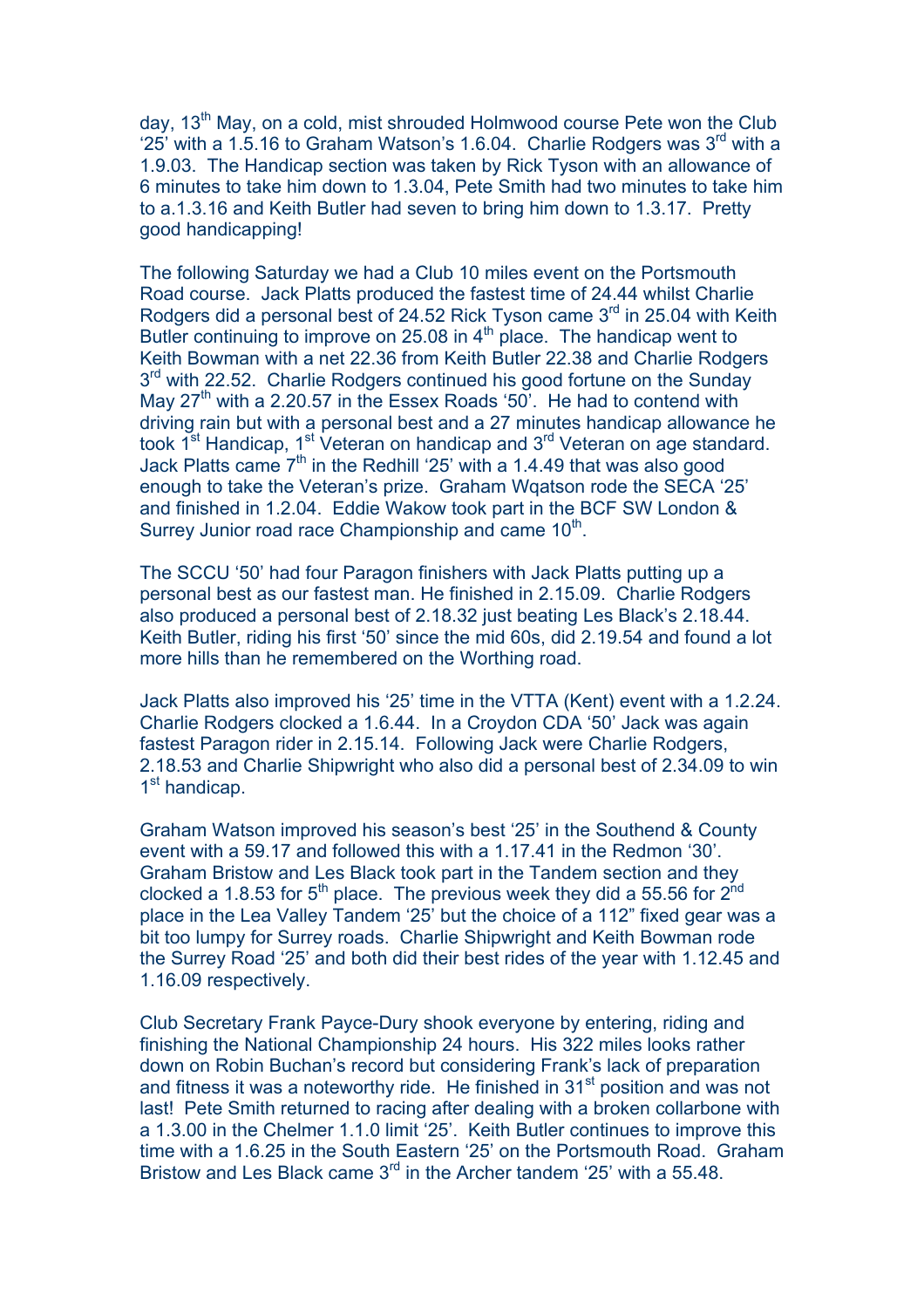Jim Walker (Bec) won the Frank Southall Open '50' with a 2.1.58 to beat Ray Palin (London Fire Brigade), 2.3.36, with Brian Phillips (East Grinstead) 3rd in 2.5.54. Barry Coomber, (VC Etoile) took the handicap with a first ever 50 miles ride of 2.6.57 for  $5<sup>th</sup>$  place that was subject to an eleven minutes deduction. The Paragon were hoping for the Team race with rides of 2.10.24 from Graham Watson, 2.10.34 from Les Black and 2.11.45 from Jack Platts but the Epsom were just 2 minutes quicker. Other Paragon times were by Keith Butler, 2.17.16, a further improvement, Pete Smith 2.17.37 and a personal best of 2.29.27 from Charlie Shipwright.

At the Evening Track Meeting the first Winner of the Stan Harrison Salver for the Open 500m Handicap was Terry Tinsley (Kirkby. The Pro/Amateur Derny race had to be run with two qualifying heats. The Final was between Ian Hallam, Steve Heffernan, Paul Fennell, Tony James, Glen Mitchell Ron Keeble, Mick Bennett, John Shand and Pete Corry and they finished in that order. The 9 laps Pursuit went to Dave Akam (Gemini) from Ian Fagan and Tony James. Dave Akam was also in action in the Champagne '10' as he went clear with Robin Coker. Coker had the better sprint and took the Salamazar of Champagne but Dave Akam took 2<sup>nd</sup> place ahead of Ian Hallam and Mick Bennett. Prizes were presented by Arthur Lowe of Dad's Army fame.

The Open '25' was held on the  $1<sup>st</sup>$  July and Margaret Buchan was at the Finish to present the Robin Buchan Memorial Silver Salver to the winner of the Event. This proved to be Ron Keeble  $(34<sup>th</sup>$  Nomads) with a 59.27 and the only rider to beat 'the hour'. In 2<sup>nd</sup> place was John Withey (Wandsworth & District with a 1.0.14 and S Ziaja (London St Christophers) came  $3<sup>rd</sup>$  with a 1.0.44. Gary Moore (Crawley Whs) took the handicap with a nett 55.26 from Colin Pine (East Surrey), 56.04, and Brendan Heaslip (Kenton) 56.27. The Catford took the Team race in 3.8.08. The Paragon performances were by Graham Watson 1.2.53, Les Black 1.3.11, Pete Ansell 1.4.13, Pete Smith 1.7.18, Keith Butler 1.7.40, Rick Tyson 1.7.47, Charlie Shipwright 1.12.51 and Paul Dennison 1.17.29. The previous day Graham Watson and Pete Smith rode the Redhill '10' and recorded 24.21 and 24.50 respectively.

On Tuesday 3<sup>rd</sup> July Graham Bristow promoted for the Paragon the evening Handicap race at Crystal Palace. The race was won by Steve White (Gemini) from Ian Kitchen (Redmon) and John Withey (Wandsworth). The Schoolboy race went to A Appleby (CC Bexley) from J Mitchell and P Andrews (Gemini).

July 8<sup>th</sup> was the day for the Moon Trophy '25'. Steve Clinch (South Eastern) was the fastest on the day with a 1.0.00 from Phil Headen 1.0.59 and Tony Lewis 1.1.51. Both of these are from the East Surrey RC. Les Black was our fastest man with a 1.2.39 with Graham Watson 1.3.03 and Pete Ansell  $3<sup>rd</sup>$  with a 1.3.30. In the Handicap section Charlie Shipwright was  $3<sup>rd</sup>$  overall, Pete Ansell was  $6<sup>th</sup>$  and Keith Butler  $8<sup>th</sup>$ . This gave us  $2<sup>nd</sup>$  in the Team Race, 2.52.34, behind the South Eastern 2.51.29. The following day in the Monday Competition Pete Smith was 3<sup>rd</sup> in the Junior Devil behind Steve Gowar.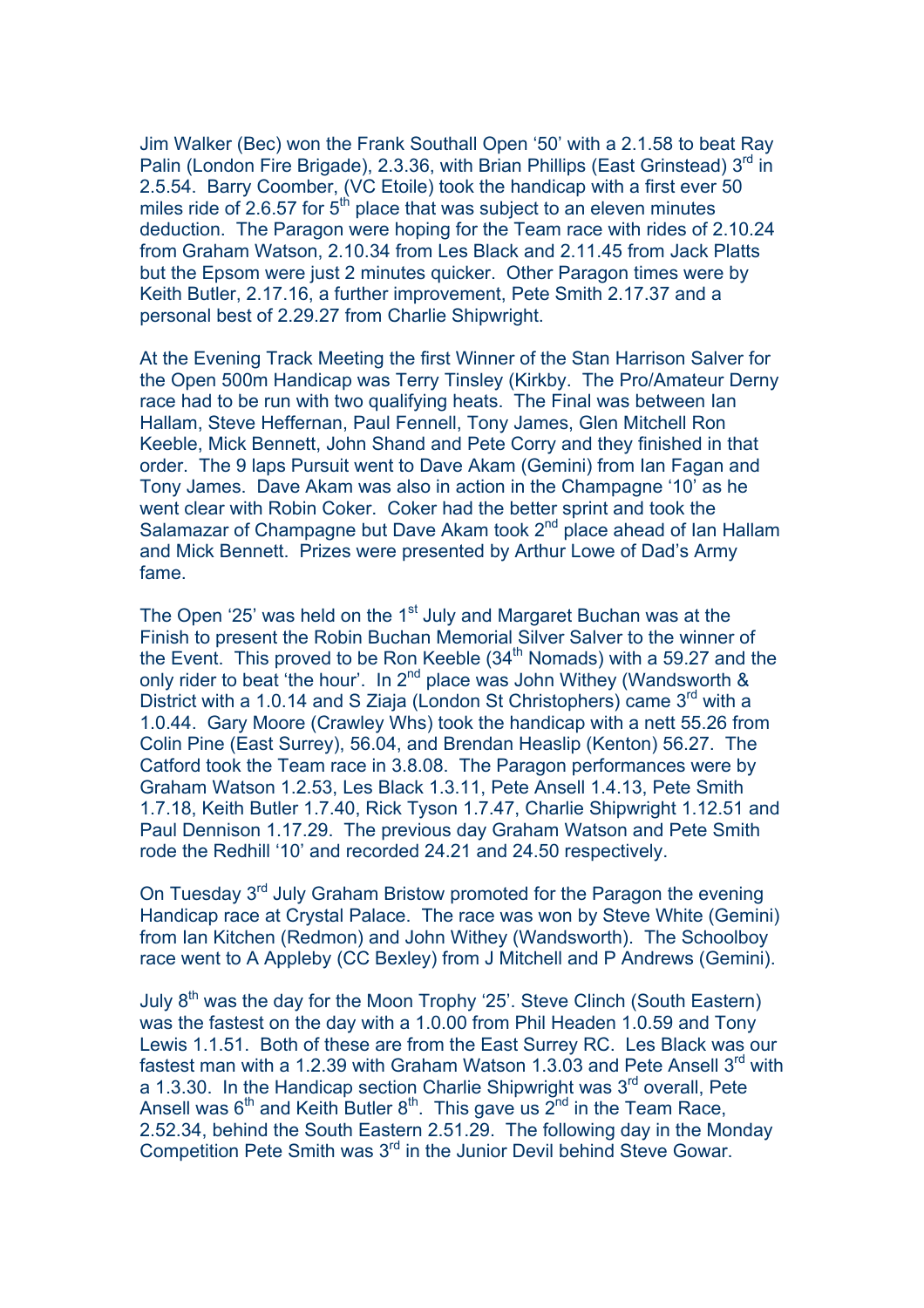A Club '25' was held on the 16<sup>th</sup> July with Pete Ansell winning in 1.4.13 and taking 1<sup>st</sup> handicap as well. In 2<sup>nd</sup> place was Les Black on 1.4.25 and in 3<sup>rd</sup> place was Jack Platts with a 1.6.08. Keith Butler continued to improve with a 1.2.58 in the South Eastern CA '25' on the Saturday and a 1.5.04 in the Farnborough '25' on the Sunday morning. Pete Smith clocked a 1.5.26 in the Southampton Whs '25' and a 1.6.03 in the South West London Ladies Open '25'.

The Inter Club '10' against the Addiscombe resulted in a defeat for the Paragon by nearly 3 minutes. The counting team of Les Black, 23.54, Pete Smith 24.47, Rick Tyson 24.48, Jack Platts 24.49, Keith Butler 24.54 and Graham Bristow 25.13 certainly packed well but were just not fast enough. Team times were – Addiscombe 2.25.29: Paragon 2.28.25. Keith Butler won the Club Handicap; with a further improvement on his comeback best to 24.54, 2<sup>nd</sup> was Rick Tyson and 3<sup>rd</sup> Les Black.

Les Black had a disappointment in the SCCU '100' that incorporated the Club Goss Green Cup event. Whilst likely to get into the top three riders on the day Les, unaccustomed to the 100 miles course, went the wrong way and lost at least 10 minutes before being brought back to the correct route. Nevertheless he persevered and finished his first 100 in 4.48.14 to take the Bill Saggers Novice prize. Keith Butler went round steadily in 4.45.59 that, with 32 minutes allowance, gave him  $3<sup>rd</sup>$  place on handicap. Pete Ansell recorded a 23.57 in the  $34<sup>th</sup>$  Nomads event.

Thunder, lightening and pouring rain was the lot of those that raced on the 30<sup>th</sup> July. Les Black showed no ill effect from his 100 miles and produced a 1.2.58 in the Bec '25' whilst Jack Platts was equally pleased with his 1.3.47 in the conditions. Keith Butler went down to Farnham for their Open '50' and produced his best comeback time of 2.10.50

The Club '10' on the  $6<sup>th</sup>$  August went to Les Black with a personal best of 22.58. This also gave him  $1<sup>st</sup>$  on handicap even with only 15 seconds allowance. In  $2^{nd}$  place came Graham Watson, 23.41 and  $3^{rd}$  was Steve Hackett whose first race this was after missing most of the season with knee problems. Second on handicap went to Charlie Shipwright who came in with a personal best of 26.10 and third was Rick Tyson. In the afternoon Graham Watson was in action again in the West Kent '25' and he pulled out the fastest '25' of the year for the Paragon with a 58.10.

On the Sunday Pete Ansell came  $3<sup>rd</sup>$  and took 1<sup>st</sup> handicap in the Balham Middlemarkers '25' with a 1.1.45. Just behind him was Les Black  $4<sup>th</sup>$  in 1.2.00. Jack Platts was, under protest, put into the Veterans Section in which he came  $4<sup>th</sup>$  with a 1.2.24. If he had been placed in the Open section the Paragon would have won the Team race!

Sunday  $12<sup>th</sup>$  August was the Track Championships held in conjunction with the Old Portlians, South Eastern and Addiscombe Clubs. Our first event was the 4000m for the Bert Chapman Cup. In this Steve Hackett proved fastest with a 5.49, Les Black was  $2^{nd}$  in 5.55, followed by Graham Watson 6.02, Rick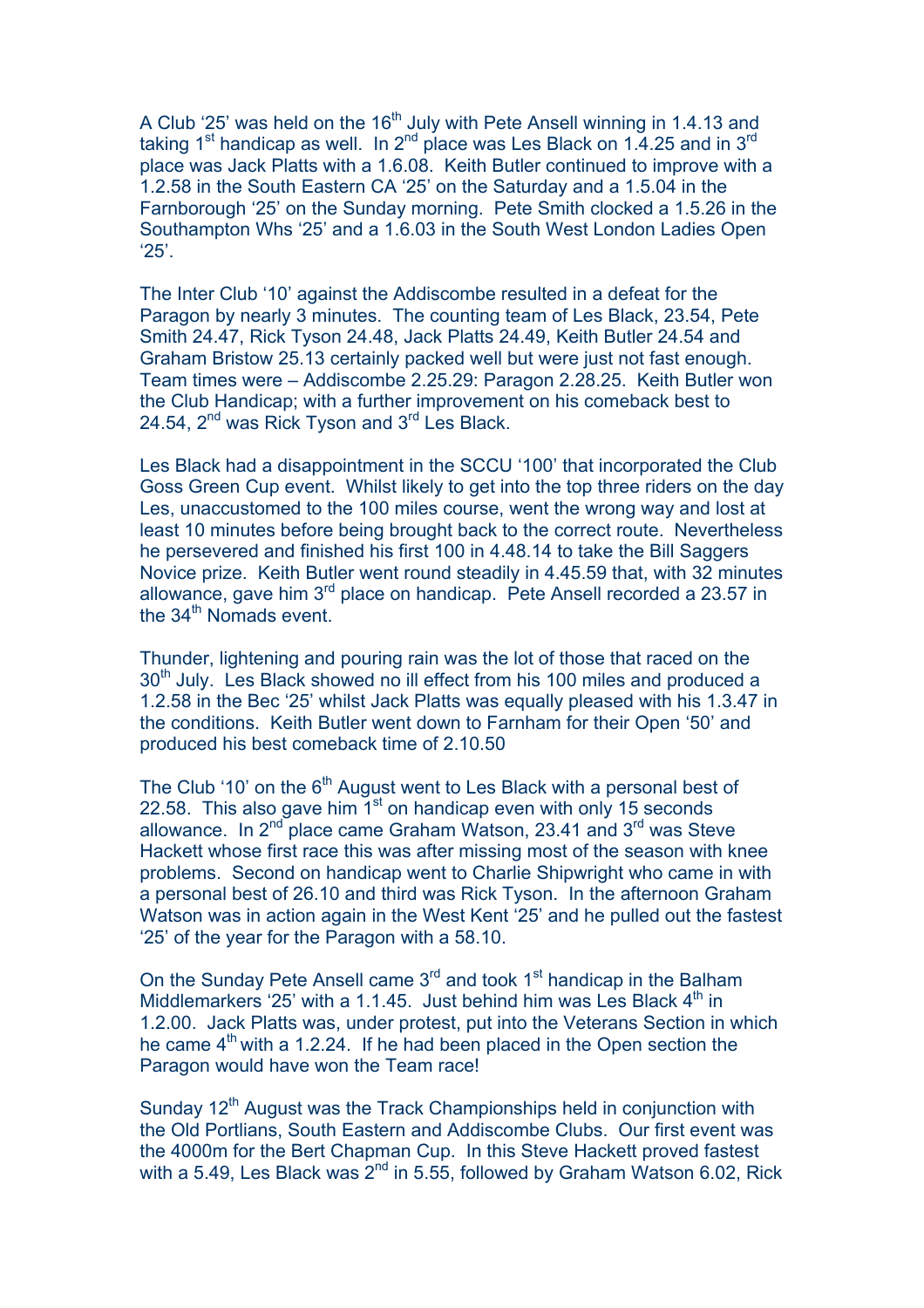Tyson 6.06, Graham Bristow 6.07 and Pete Smith 6.11. Two heats were raced for the AEU 500m Sprint. Graham Bristow won the first from Les B lack and Pete Smith and Steve Hackett took the second from Rick Tyson and Graham Watson. In the Final Graham Bristow just held off Steve Hackett to take the Cup for the  $8<sup>th</sup>$  time. Les Black came  $3<sup>rd</sup>$ . Graham also took the 500m Handicap and this too was a close call as he just got by Pete Smith on the line with Steve Hackett in  $3<sup>rd</sup>$  place.

This left us with the 5 miles scratch and points race. At that point Hackett was in the lead for the Championship with 5 points and Black and Bristow had 3 each. Graham Watson and Les Black took off and held the rest at bay whilst collecting points for the George Colget Cup. Les Black collecting the most but he then had the misfortune to puncture in the finishing straight giving the race to Watson. Steve Hackett finished 3<sup>rd</sup> in both points and scratch race. If Les Black had not punctured he would have tied with Steve Hackett for the Championship with 6 points each. Thus Steve Hackett kept his lead; Les Black came  $2^{nd}$  and Graham Bristow  $3^{rd}$ .

Other results from the weekend include a 23.07 from Les Black in the Old Portlians '10', Pete Ansell a 23.08 in the De Laune '10' and Keith Bowman a 1.16.58 in the Kingston '25'. Graham Watson's comparatively poor results in the Club Track Championships were very easily explained. He had ridden the North London '50' in the morning and had produced a personal best of 2.5.08. This sort of ride does blunt ones track speed a little.

Not surprisingly Graham Watson made fastest time in the Fryco Cup '50' but on our local and much slower course but he was pushed all the way by Les Black who was only 12 seconds slower at the Finish. Les took the handicap with this ride. Jack Platts came in  $3<sup>rd</sup>$  fastest with a 2.10.36 that was only a few seconds slower than his best. Keith Butler punctured at Findon with 5 miles to go and toured back for a 2.18.26.

Frank Payce-Drury assayed the Mersey Roads 24 hours and improved some 15 miles to 338 that could have been far more but for a crash at night after hitting a pothole. This smashed his lamp and a pedal. The worst damage was done to his gears so that he was left with just one cog to use. This is not pleasant when trying to pedal over the lumps and bumps of the so-called Cheshire and Shropshire Plain. Graham Watson went to a road race and came  $10<sup>th</sup>$  in the Glade Summer road race.

On Bank Holiday Monday we had a team in the Bath Road '100'. The first occasion for some years. Les Black and Graham Watson both finished with personal best rides. Les with a 4.30.08 and Graham with 4.31.00. Graham Bristow punctured early on then his rear wheel gave up the ghost so he called it a day. Nearer home Pete Ansell finished with a 1.2.00 in the Croydon & District '25' with Jack Platts on 1.4.19 and Keith Bowman on 1.16.14.

Two personal best were put up by Steve Hackett and Graham Watson in the Sydenham Whs '10'. Steve did a 23.16 and Graham a 23.36. In the  $29<sup>th</sup>$  Whs '25' Les Black was our fastest with a 1.2.20 in front of Steve Hackett 1.3.13,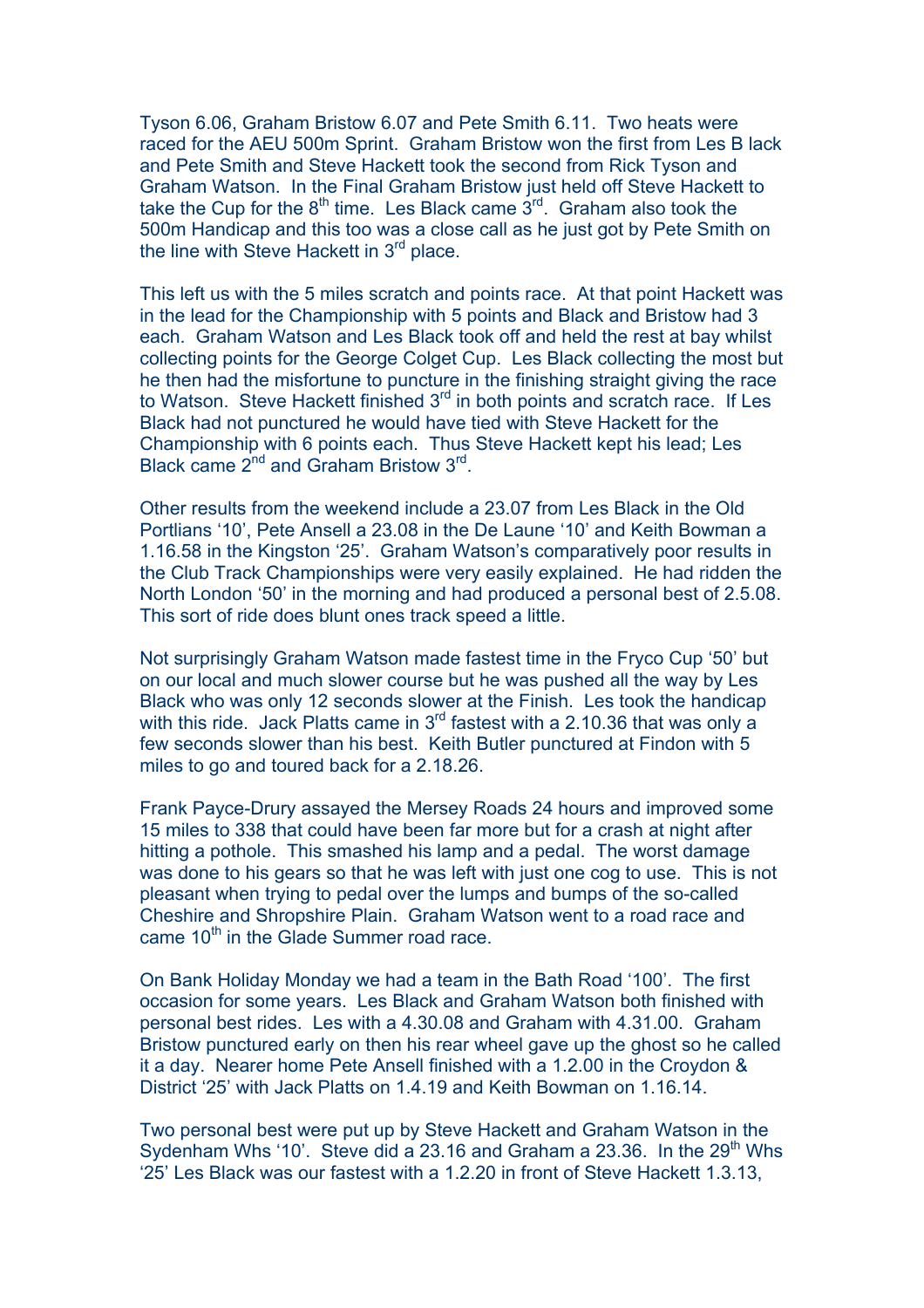Keith Butler 1.4.50 and Keith Bowman 1.19.11 including time off the bike with a puncture. Graham Watson had a break from time trialling to ride the Brighton to London Classic. Unfortunately he missed the vital break and finished in  $20<sup>th</sup>$  place.

Les Black put up a great performance in the Luton Whs 12 hours event when he finished with a total of 250.26 miles for  $3<sup>rd</sup>$  place and  $3<sup>rd</sup>$  on handicap. Graham Watson also beat 'evens' with 241.80 miles. This put an interesting look to the Club Open Time Trial Championship. Les has counting rides of 1.0 for the 25 miles, 2.8 for the 50, 4.30 for 100 miles and 250 for the 12 hours. This equate very closely to Graham's 58.0, 2.5, 4.31 and 241 miles. This works out as approximately 23.04 mph for Graham and 22.87 mph for Les with just 4 weekends to go before the end of the season to make further improvements.

Steve Hackett went to France to ride the Palme D'or Merlin Plage time trial (won by National road race Champion Robert Miller). He came  $33<sup>rd</sup>$  with a time of 1.18.00 for the 33 miles. Graham Watson finished  $6<sup>th</sup>$  in the SCCU '25' with a 1.2.29.

Les Black showed his 12 hours ride worked well for him when he won the South Western '50' by over two minutes with a 2.7.35. More importantly it improved his Club Championship qualification ride by just over a minute. Graham Watson chose to ride two 25mile events. On the Saturday he clocked a 58.58 but that was not an improvement on his qualifying 58.10. Then on the Sunday he picked a hard windy morning for the ECCA '25' and could only manage a 1.4.21. Keith Butler tried another 100 miles in the WLCA event and getting the same conditions as Graham he improved his season's best by finishing in 4.40.05.

The 1<sup>st</sup> October was Mayne Cup day. Fastest on the morning was Les Black with a 1.1.39 just 4 seconds too good for Steve Hackett's 1.1.43. In  $3<sup>rd</sup>$  place came Keith Butler on 1.2.52. This ride of Keith's with a deduction of 4 minutes handicap gave him a net 58.52 that was 39 seconds too fast for Graham Bristow's 59.31 and 51 seconds in front of Steve Hackett. So the Man of the Day was Keith Butler and he was very pleased to win this trophy that he first contested in 1956. Later he realised that he was actually 44 seconds faster than his 1956 time.

Les B lack is still trying to improve his 25 miles time for the Club Championship. This weekend he travelled to the Midlands to ride the Oldbury '25' on the Stonebridge course. As usual with these last minute efforts Mother Nature was uncooperative and on a windy morning Les managed 16<sup>th</sup> place with a 1.0.03 that though a season's best was not good enough to give him the Championship.

Steve Hackett finished his season by taking the Club Hill Climb on Ranmore Common. He crossed the line in  $4.21$ . In  $2<sup>nd</sup>$  place was Ray Puttick on  $4.29$ and 3rd was Graham Watson on 4.33. Les Black, still trying, went to the New